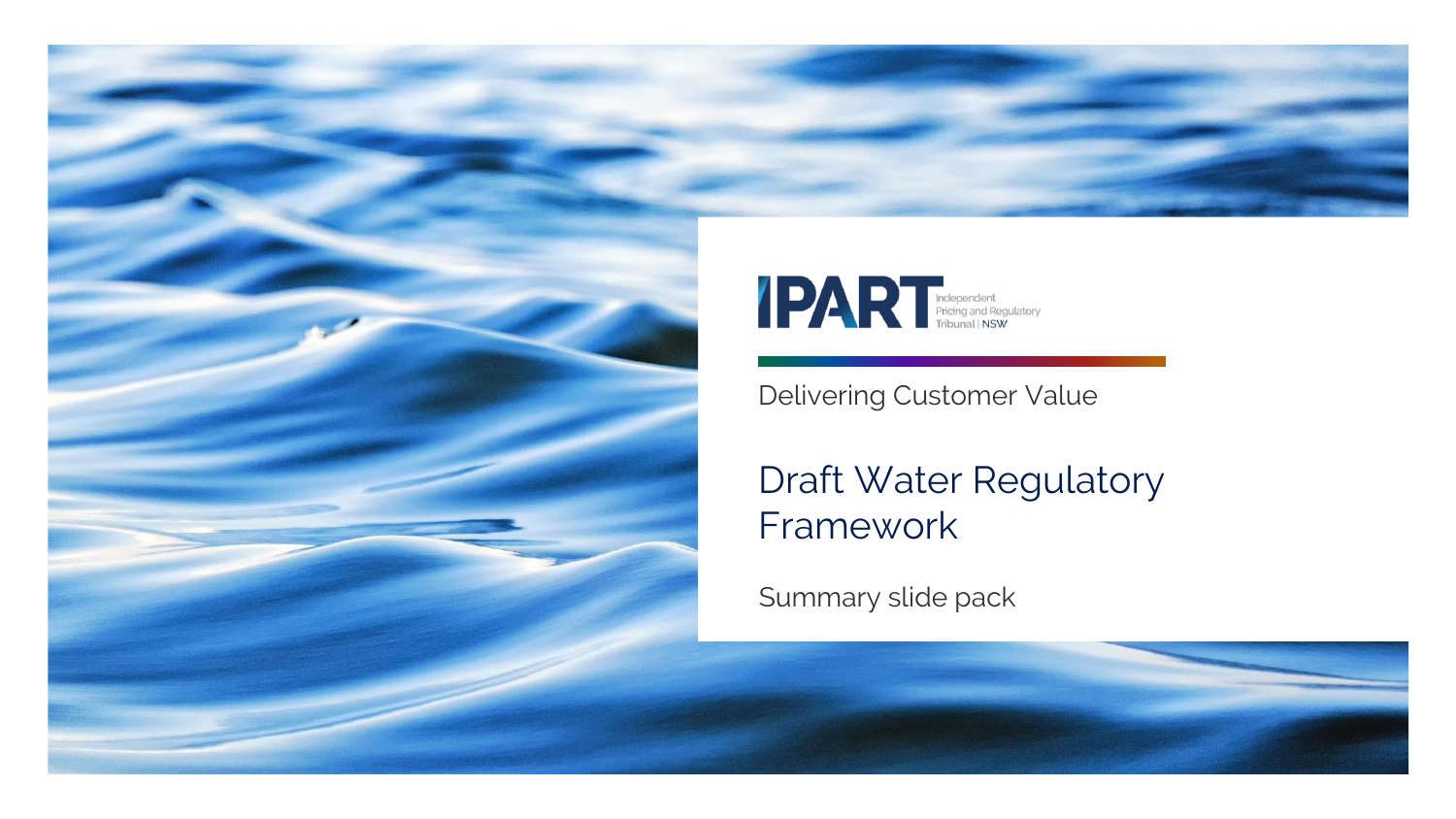# Key changes since Discussion Paper 3

| <b>Element of the</b><br>framework                             | Preliminary position as at 3 <sup>rd</sup><br><b>Discussion Paper</b>            | <b>Revised position for Draft Report</b>                                                                                                                                                                                                                                            |
|----------------------------------------------------------------|----------------------------------------------------------------------------------|-------------------------------------------------------------------------------------------------------------------------------------------------------------------------------------------------------------------------------------------------------------------------------------|
| <b>Determination length</b>                                    | 6-year determination periods as a<br>default, with mid-point check-in            | 5-year periods as a default, and offering 'Early<br>Engagement' between the business and IPART                                                                                                                                                                                      |
| <b>Board sign-off of</b><br>proposals                          | Not discussed. Pre-reform position<br>is CEO sign-off of proposals               | Board endorsement that the proposal promotes the<br>long-term interests of customers                                                                                                                                                                                                |
| 3Cs grading rubric                                             | 11 principles underpinning the 3Cs<br>framework                                  | 12 principles - splitting out the 'community' principle<br>into two separate 'community' and 'environment'<br>principles<br>Other improvements to provide clearer guidance                                                                                                          |
| <b>Business self-</b><br>assessment of its<br>pricing proposal | Grading based on customers and<br>costs                                          | Each business can identify focus principles -<br>appropriate for its customer base - to help inform its<br>self-assessment                                                                                                                                                          |
| <b>Within and inter-</b><br>period revenue<br>flexibility      | Minor updates to our cost pass-<br>through principles                            | Our framework provides suite of revenue adjustment<br>mechanisms that provide appropriate tools for the<br>business to manage costs that arise during a<br>regulatory period, and guiding principles where IPART<br>will consider proposals for smoothing costs between<br>periods. |
| <b>Review period</b>                                           | Not discussed. Pre-reform position<br>is 12-month review periods as a<br>default | 9-month review process (September-June) as a<br>default.                                                                                                                                                                                                                            |
| <b>Modelling</b><br>simplifications                            | Not included                                                                     | Various proposed simplifications in Technical Paper.                                                                                                                                                                                                                                |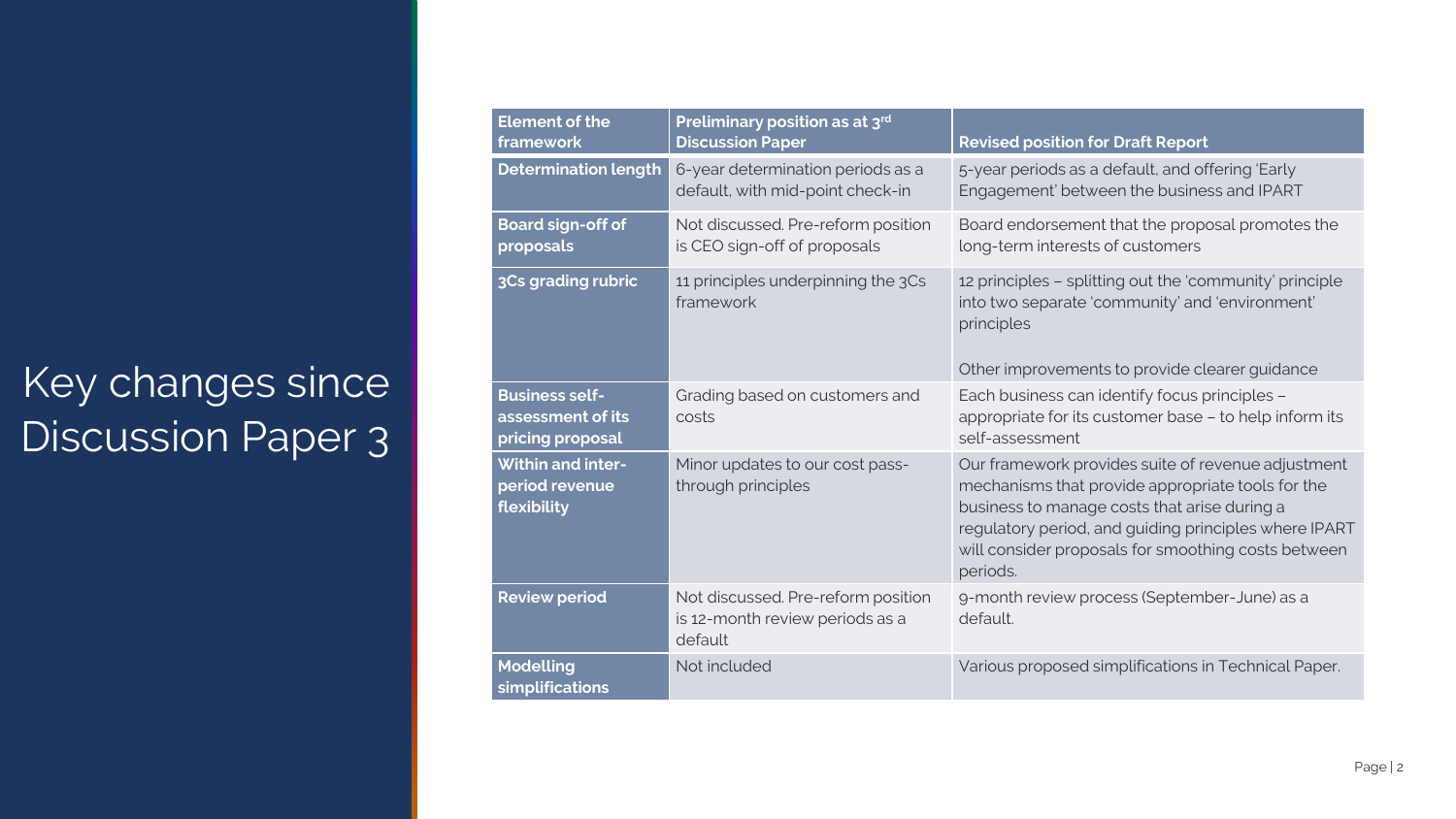commitments

IPART's

under the

proposed

framework

1. Act fairly - assess proposals on the quality of what is presented, not on historical experience



2. Openness – maintain an open-door policy and proactively engage with boards, executive leadership and regulatory teams



3. Tailored approach – focus on matters that materially impact customer value, reward businesses for efforts rather than penalise small errors



4. Earned autonomy – high quality proposals will be rewarded with lower regulatory burden



5. Customer-centric – hold business accountable for genuinely engaging with customers to identify what is in their long-term interest



6. Continuous improvement – continuously listen to feedback and improve the regulatory model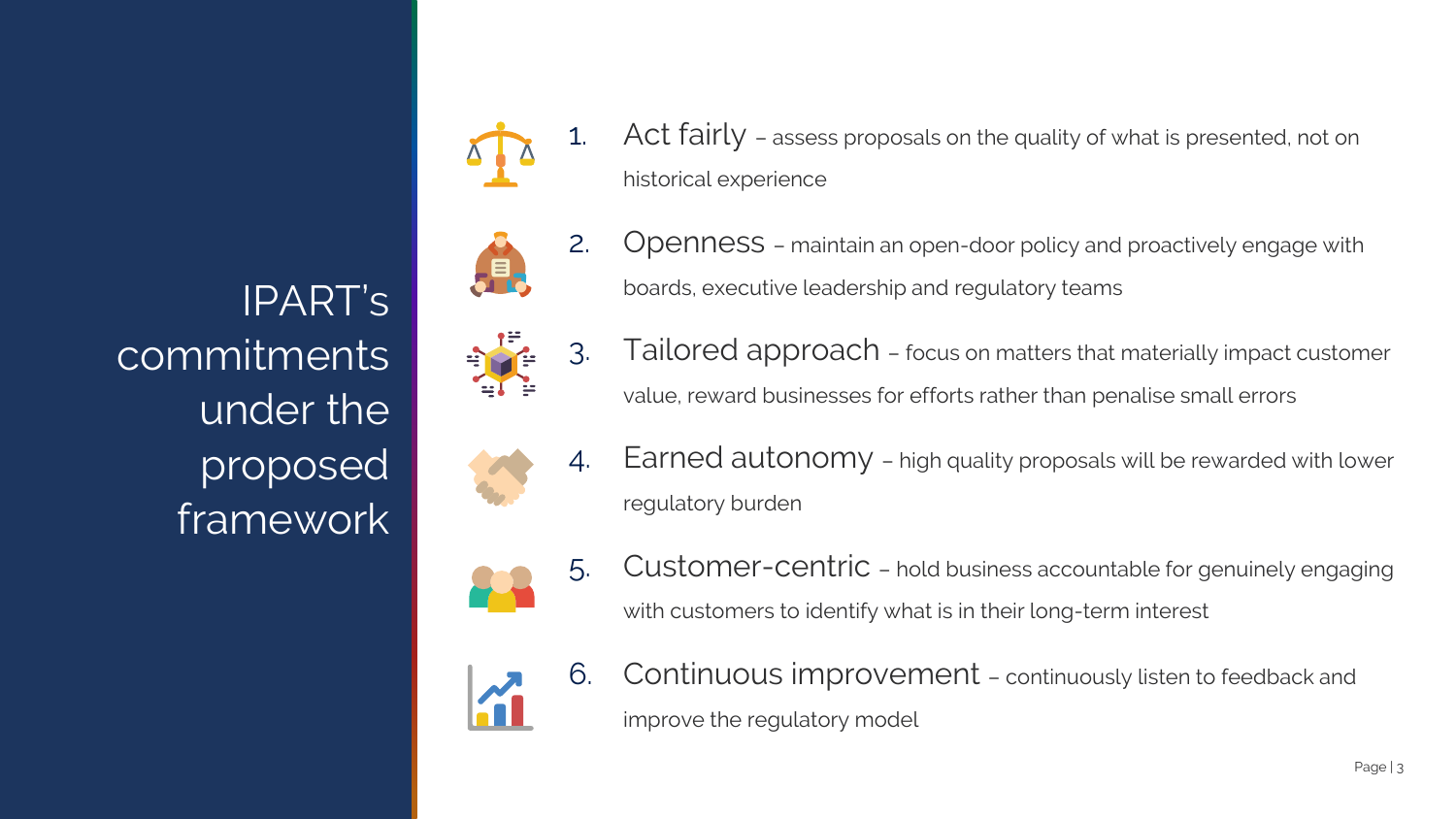## Next steps

- Draft report release 17 May
- Submissions due 9 August (12 weeks)
- Collaborate with the sector to develop a 'water regulation handbook' through stakeholder-led workshops
- Public hearing
- Implement new framework for 2024-25 water reviews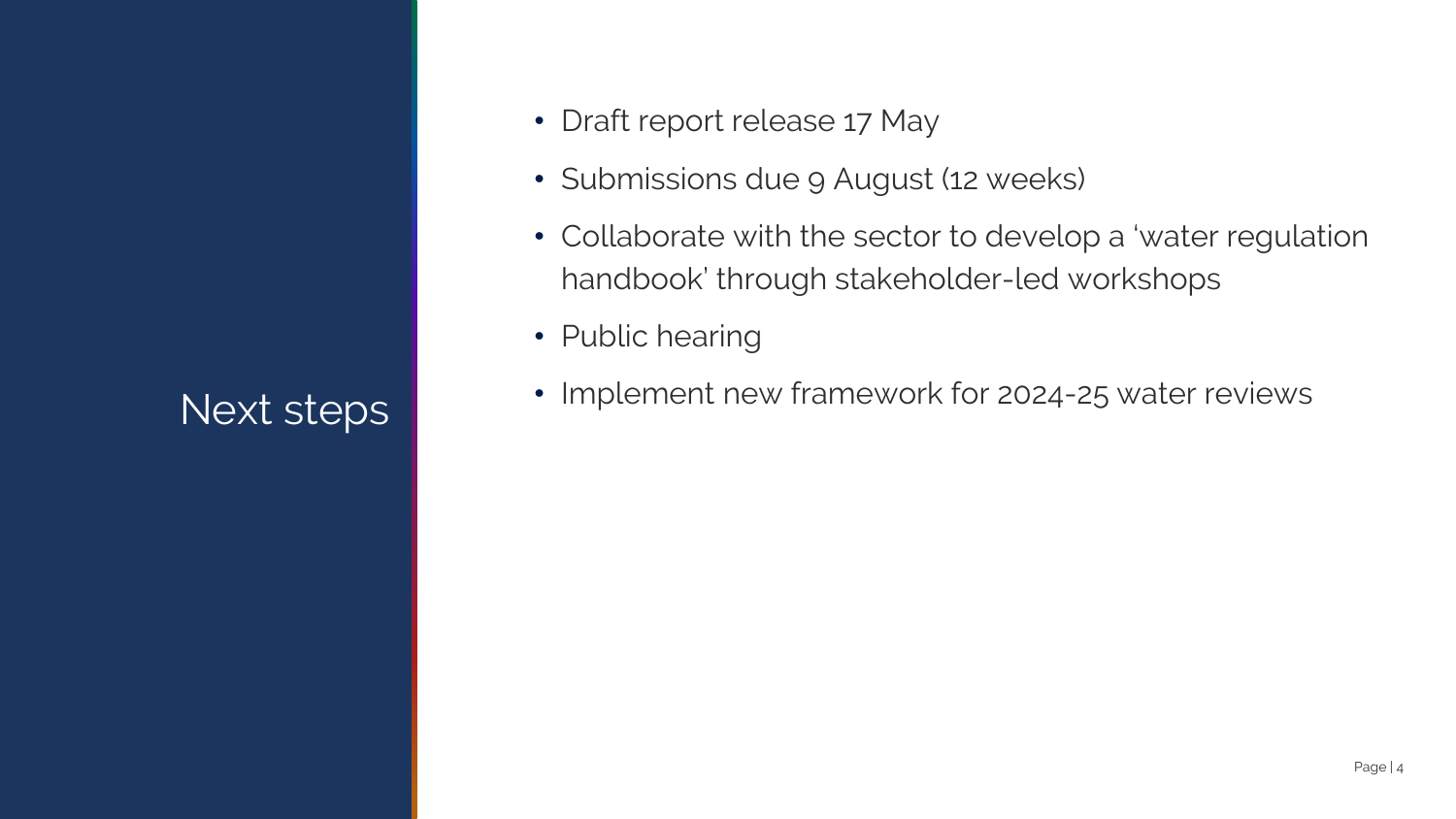## Summary of our new approach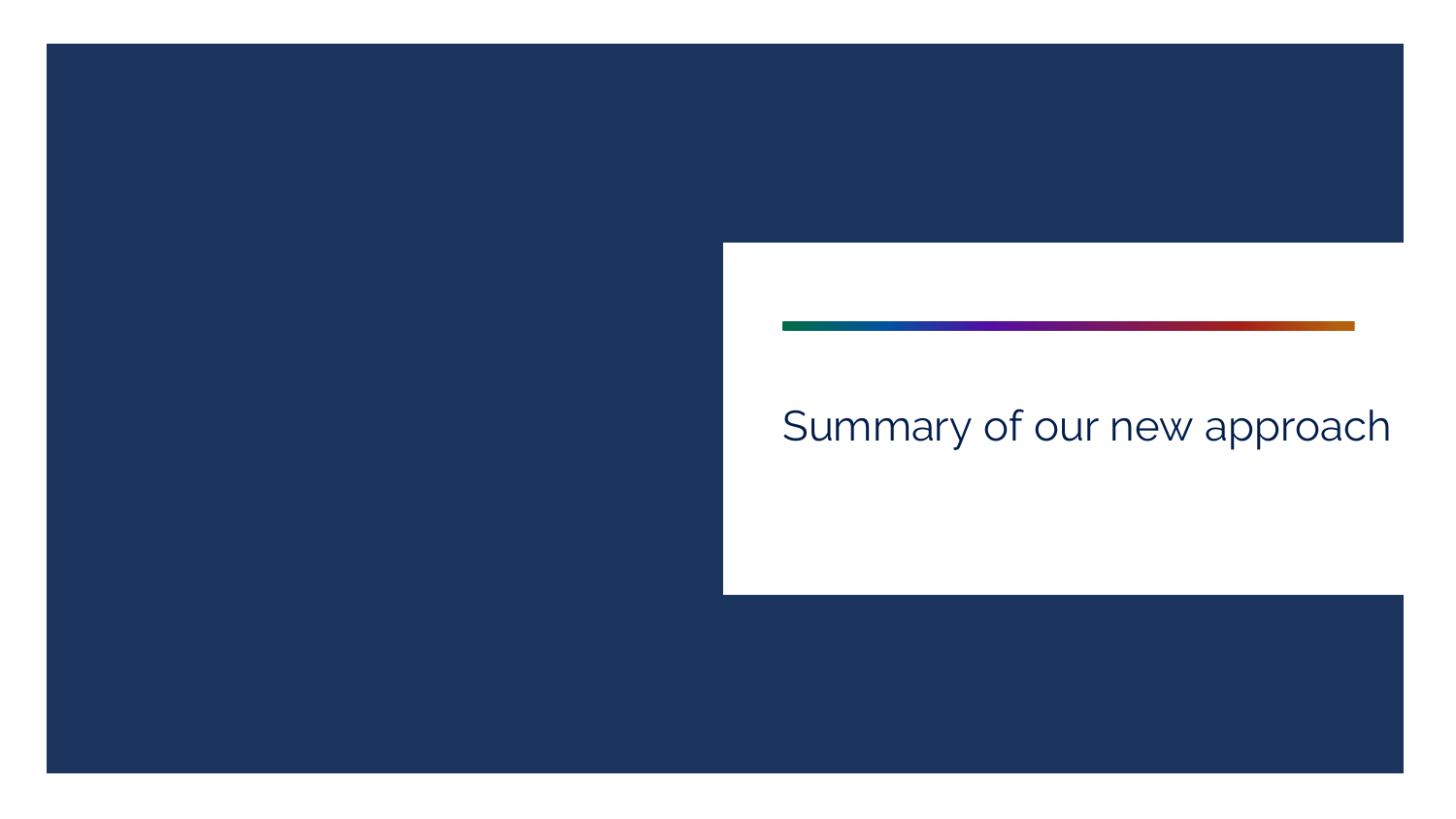Why are we reviewing our approach?

- People continue to need **safe, reliable water** services
- Water businesses provide **essential services**, and customer expectations are changing
- Water sector also facing **numerous challenges** like climate change, population growth and economic volatility
- NSW Government is developing long term water strategies to improve **sustainability and resilience** in water sector
- Regulatory framework needs to evolve to enable businesses to **deliver customer value**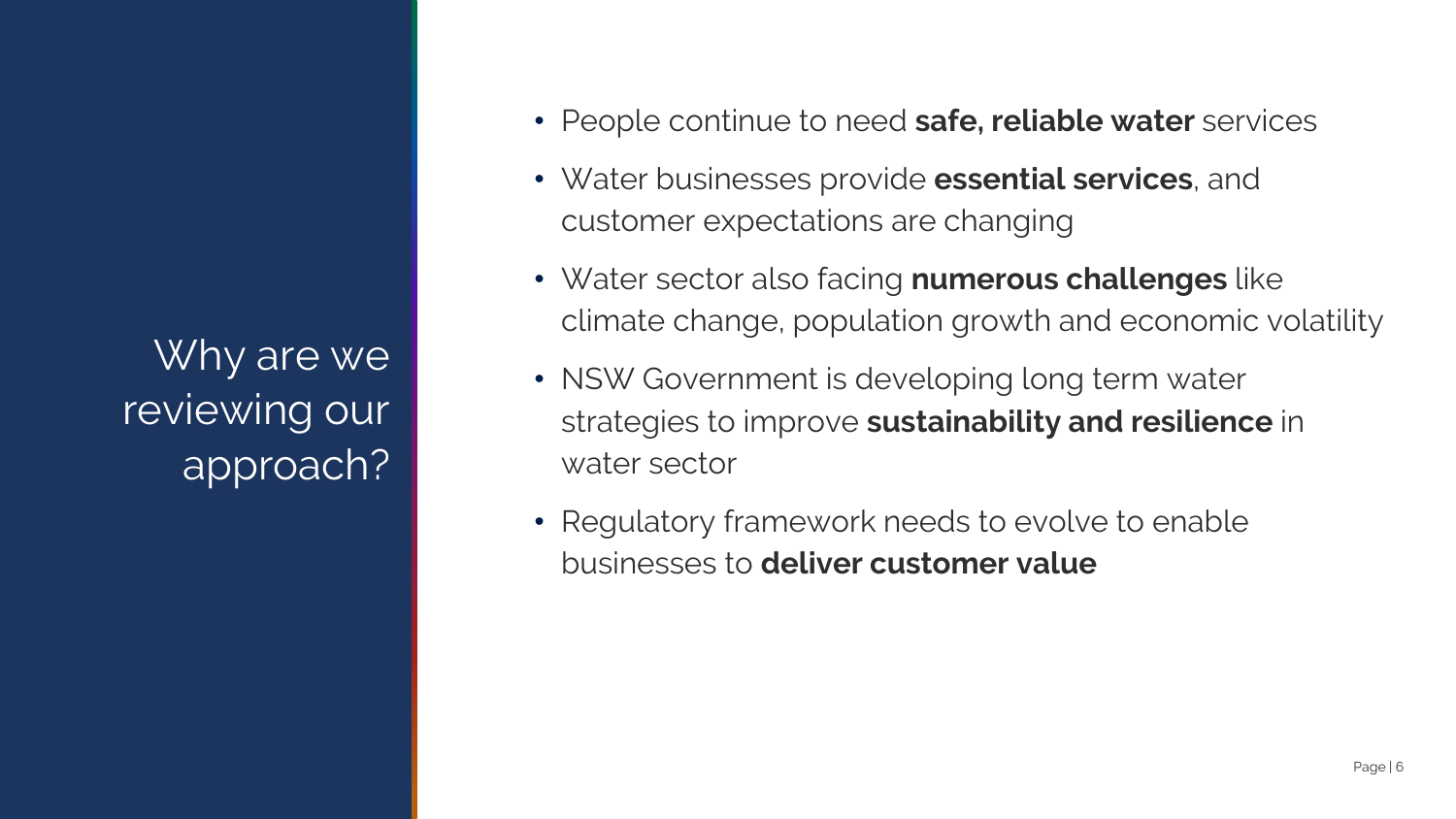IPART's key proposals

- **Broaden the focus of pricing reviews** to promote customer value
- Enable businesses to deliver customer outcomes over the short and long term through a more **flexible and tailored regime**
- Financial, procedural and reputational **incentives** that reward businesses for delivering customer value, and penalise those that do not meet their commitments
- Retain elements of the existing framework that work well (building block model, propose-respond etc.)
- No change to the role of IPART, only how we approach regulating water businesses to better promote the longterm interests of customers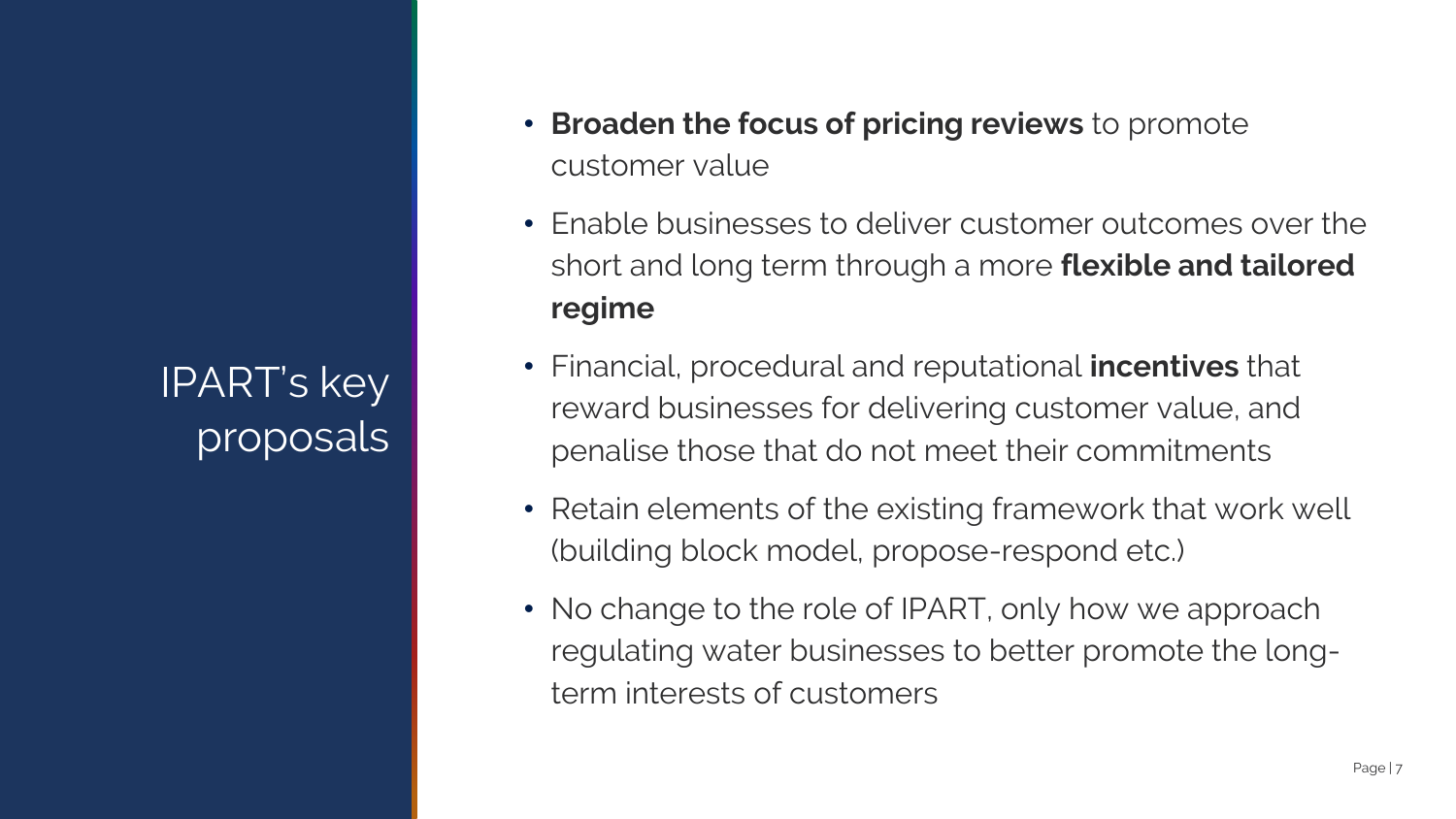A framework that focuses on customer value

- The business uses the 3Cs principles (customers, costs and credibility) to demonstrate that its pricing proposal promotes customer value
- Business can select 'focus principles' from each 'C' that are most important to customers
- IPART uses the same 3Cs principles to assess proposals

#### **Customers**

*Deliver services and expenditures that:*

- Are **customer centric**
- Reflect **customer engagement** feedback
- Promote better **customer**
- **outcomes**
- Meet **community** needs
- Support **environmental**  sustainability
- Promote **choice of services**



#### Costs

- *Pricing proposals demonstrate:*
- **Robust costs**
- **Balance of risk and long-term performance**
- **Commitment to improve value**
- **Equitable and efficient cost recovery**

#### **Credibility**

*Provide assurance your proposal is:*

- **Deliverable**
- Demonstrating **continuous improvement**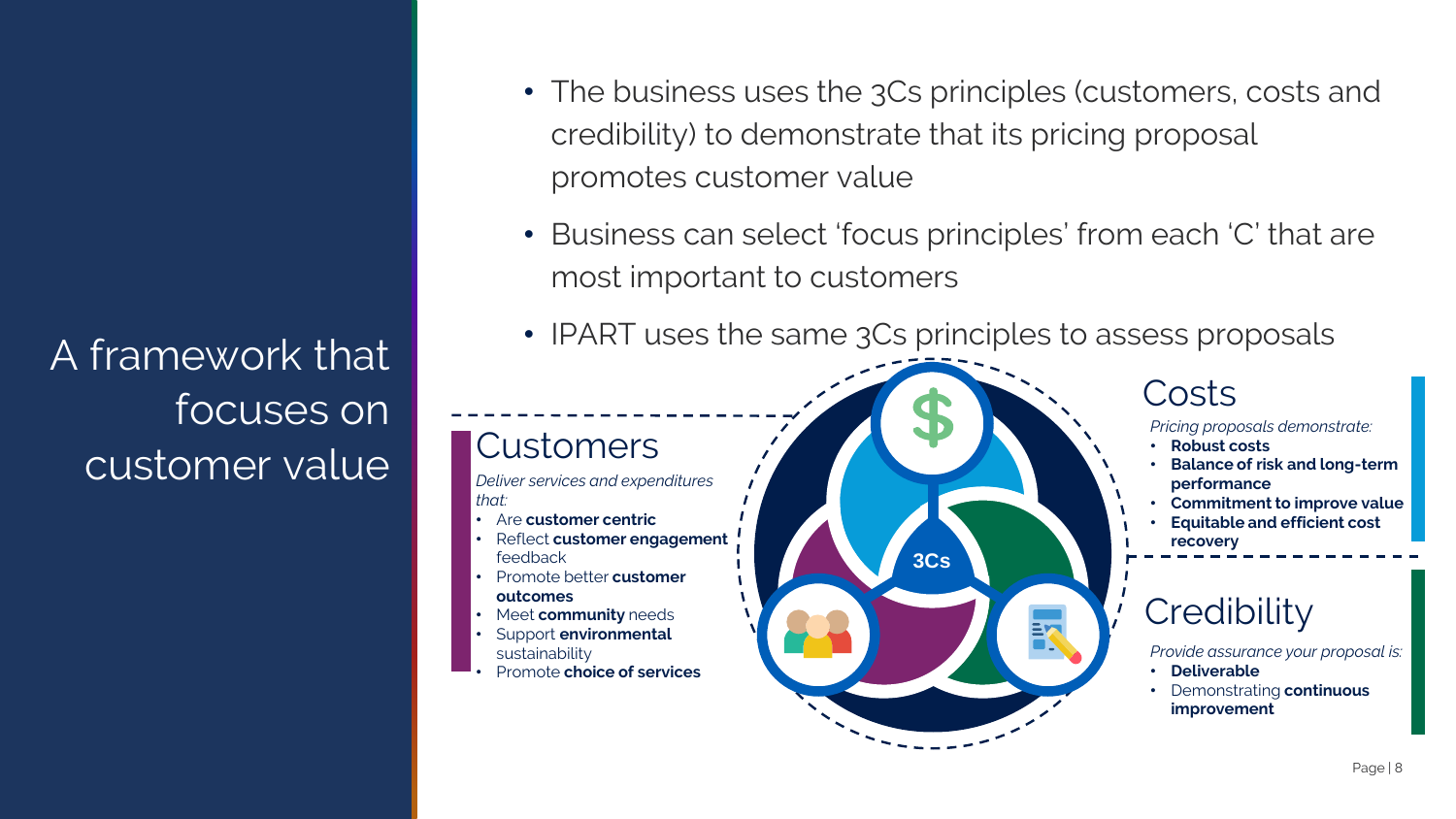A flexible, proposal driven approach

- Customers are at the core of the new regulatory model
- The 3Cs framework encourages businesses to engage directly with customers, and develop pricing proposals that meet the long term needs of customers
- The quality of a business's proposal whether it is promoting customer value at a 'standard', 'advanced' or 'leading' level - determines the way IPART conducts a pricing review
- Businesses that deliver better customer outcomes and cost efficiency are rewarded with streamlined regulatory processes and financial incentives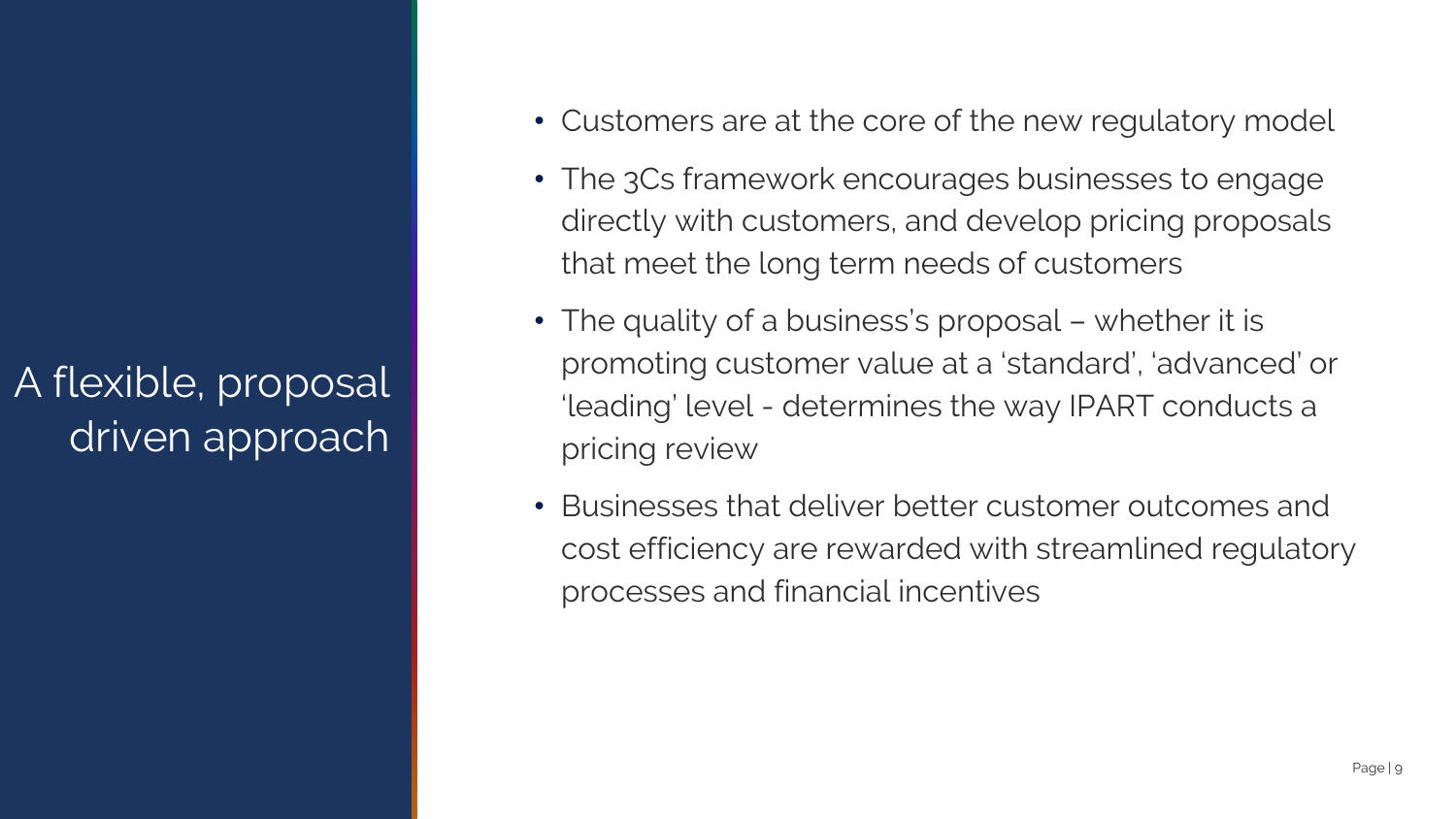# Enhanced incentives to promote customer value

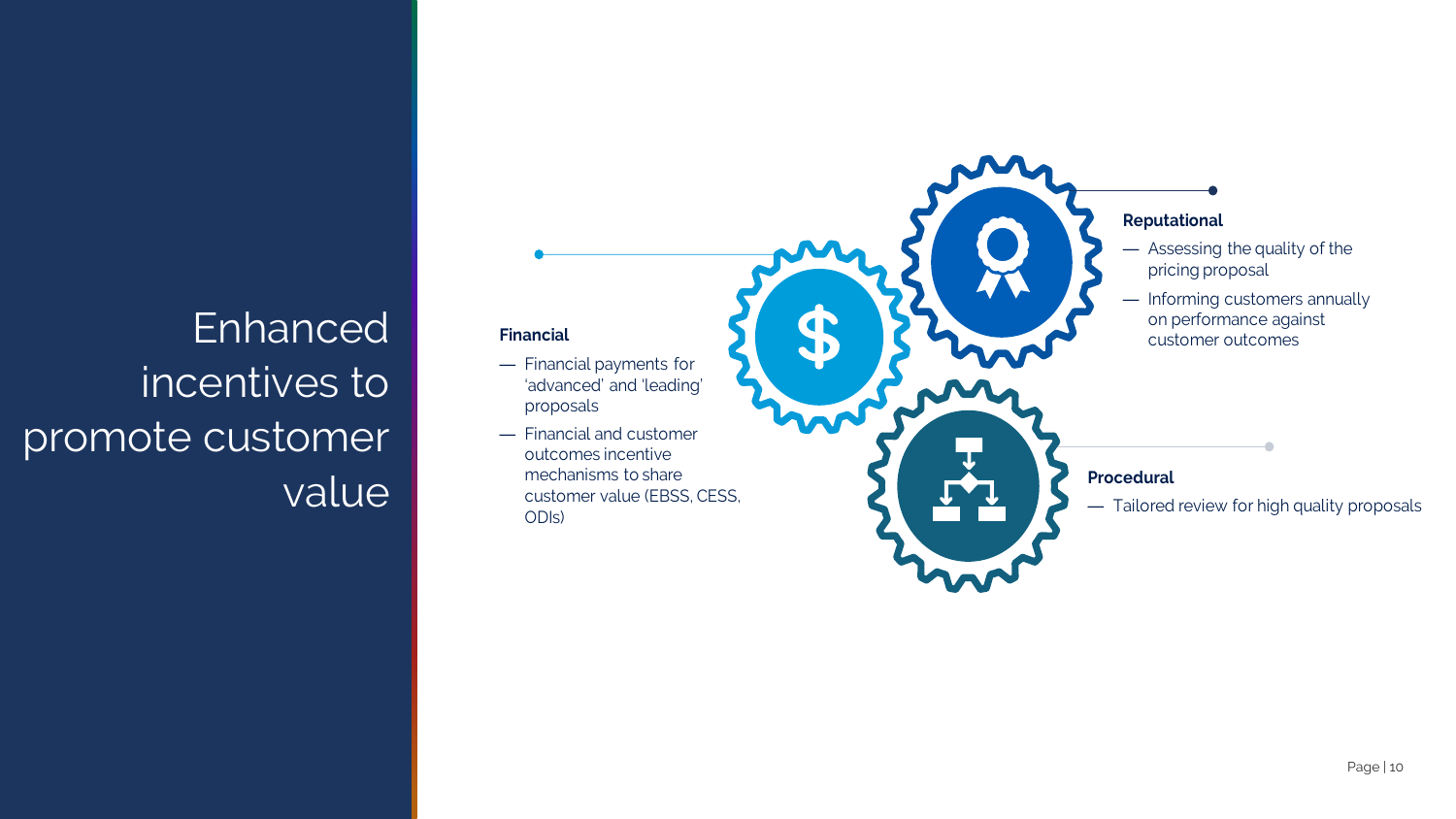Financial incentives that align business and customer interests

- Provide reputational and financial rewards for high-quality pricing proposals assessed as 'advanced' or 'leading'
- This supports innovation and better customer outcomes

**Annual revenue adjustments based on quality of pricing proposal**

|              | <b>Business self-assessment</b> |                                          |          |          |
|--------------|---------------------------------|------------------------------------------|----------|----------|
|              |                                 | Leading                                  | Advanced | Standard |
| <b>IPART</b> | Leading                         | 2.5%                                     | 1.75%    | n/a      |
| assessment   | Advanced                        | 1%                                       | 1.25%    | 0.5%     |
|              | Standard                        | $-1\%$                                   | $-0.5%$  | $O\%$    |
|              | Sub-standard                    | Business to review proposal and resubmit |          |          |

- Additional financial and service performance mechanisms for advanced and leading businesses
- Balanced incentives to improve service levels and reduce costs
- Support businesses to make longer-term trade-offs that benefit customers experiment and the page of the page of the page of the page of the page of the page of the page of the page of the page of the page of the page of the page of the page of the page of the page of the page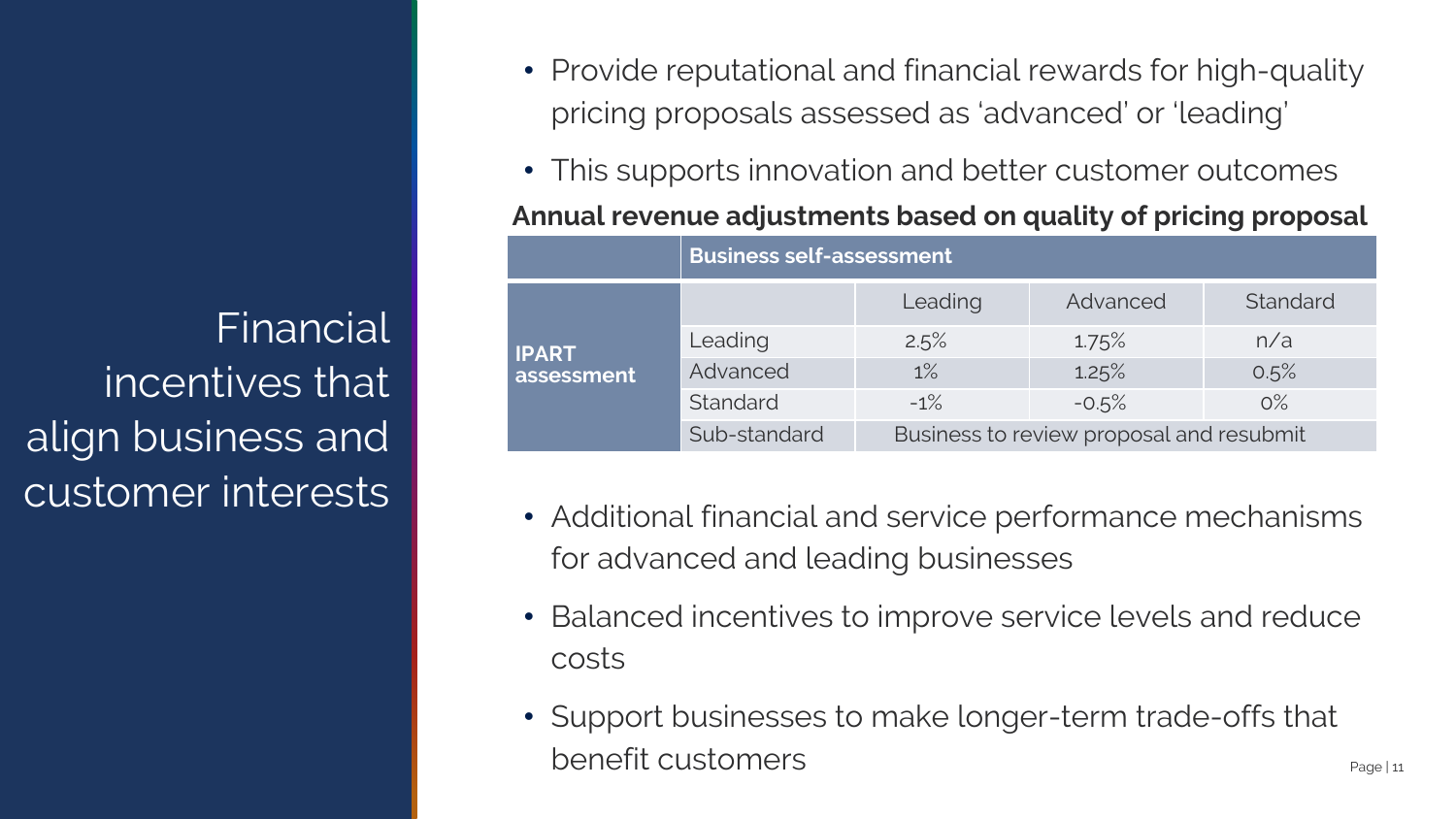Ongoing monitoring of performance to promote long term thinking

- Additional focus on performance throughout the regulatory period
- The framework is designed to encourage all businesses to improve on its performance year-on-year, from its own starting point
- IPART focuses on matters that materially impact customer value
- Incentive mechanisms reduce regulatory burden over time. By providing balanced incentives, IPART can rely on these to be confident business decisions are efficient, and place less reliance on periodic expenditure reviews by consultants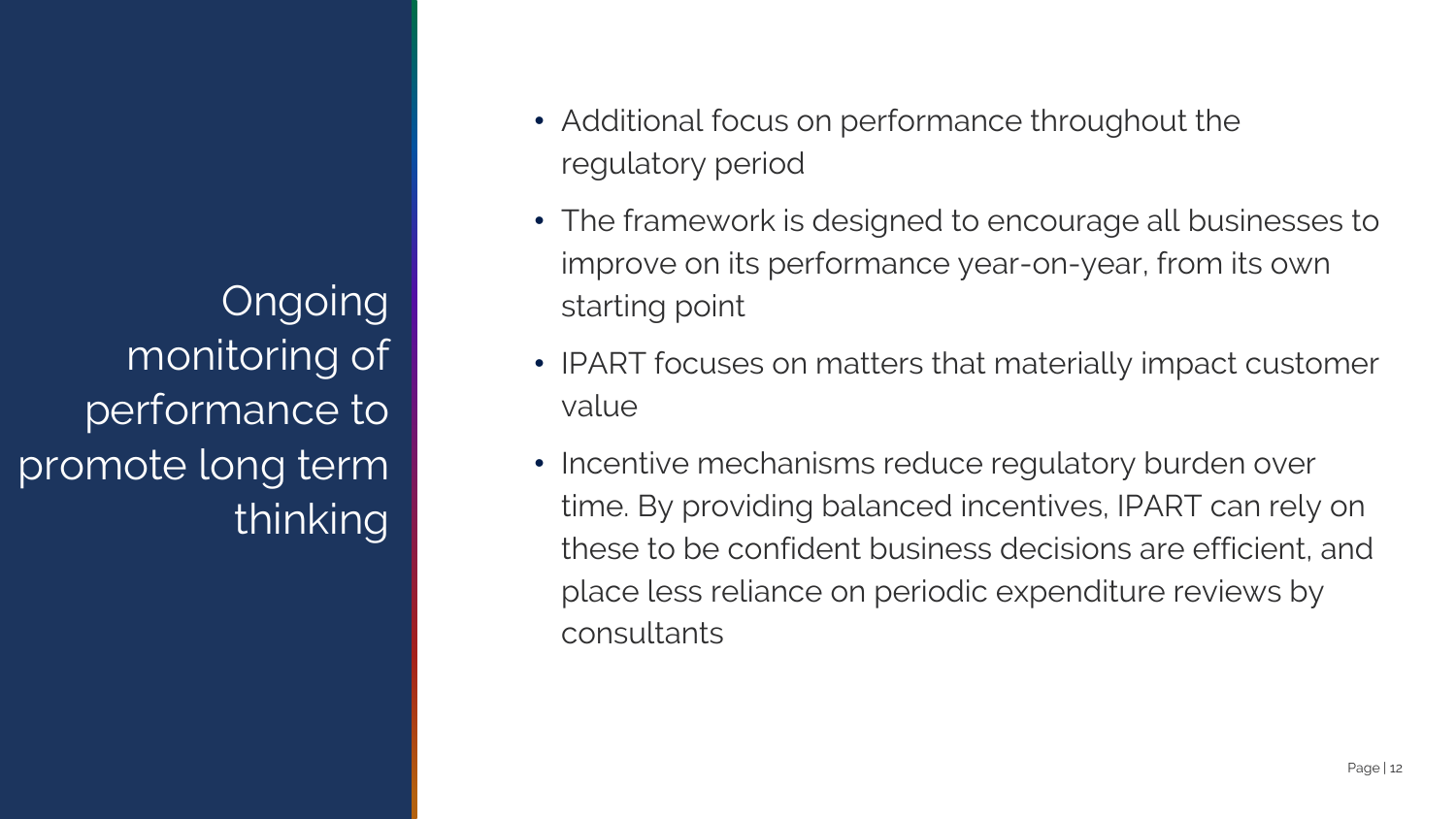Additional improvements to support water businesses

- Clear principles and guidance about regulatory tools to manage cost uncertainty, and inter-generational price smoothing
- Develop a 'water regulation handbook' to support customer-centric proposals
- Improvements to the expenditure review process including:
	- 9-month pricing review (instead of current 12-months)
	- A base-step-trend approach for operating expenditure
	- Ex-post capex reviews by exception only
	- Simplify building block model and information returns
- Establish a Regulators Advisory Panel (RAP) to promote collaboration among the NSW water sector regulators
- Built-in commitment to review and update the framework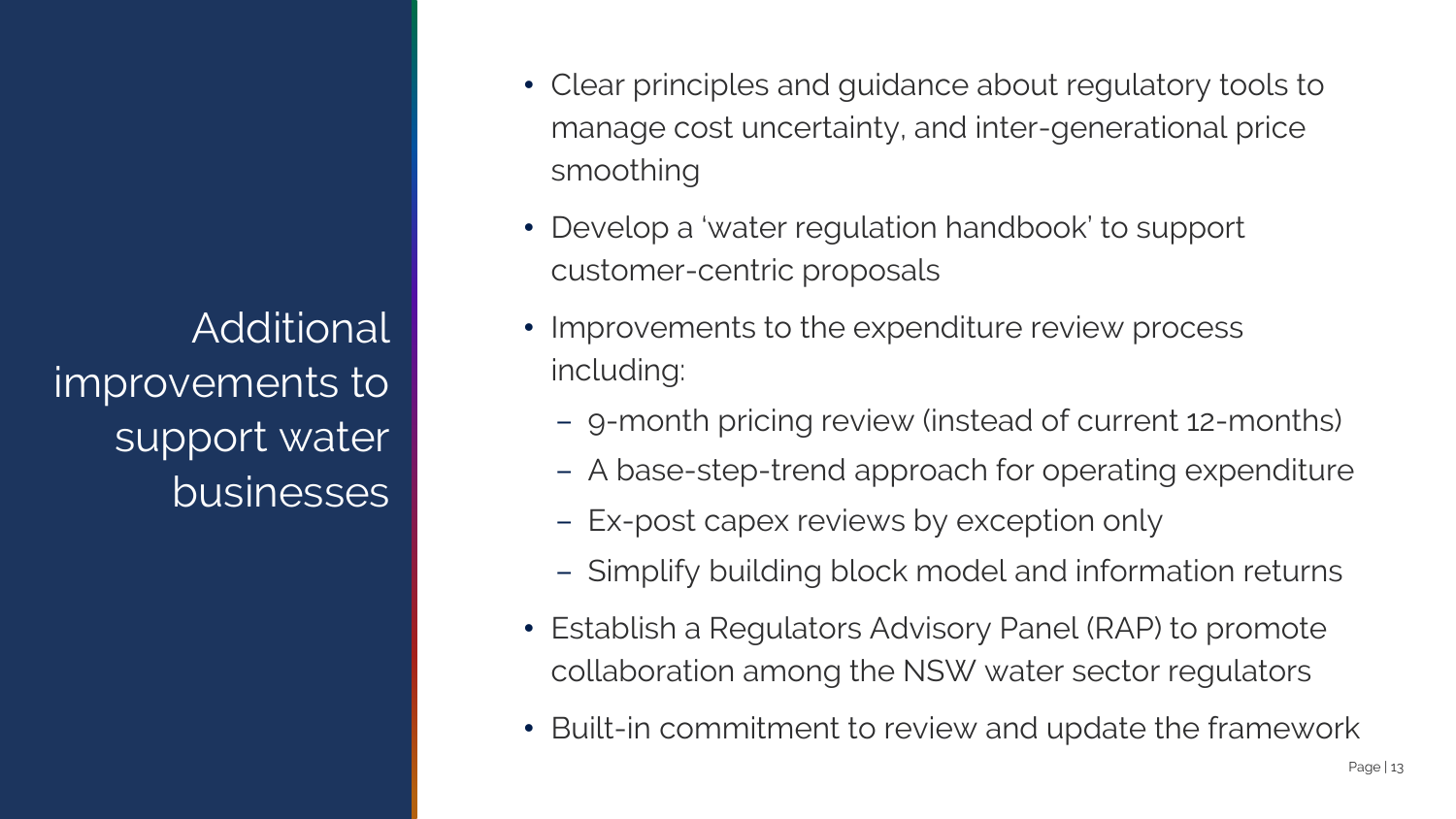

Pricing proposals drive how we employ regulatory tools